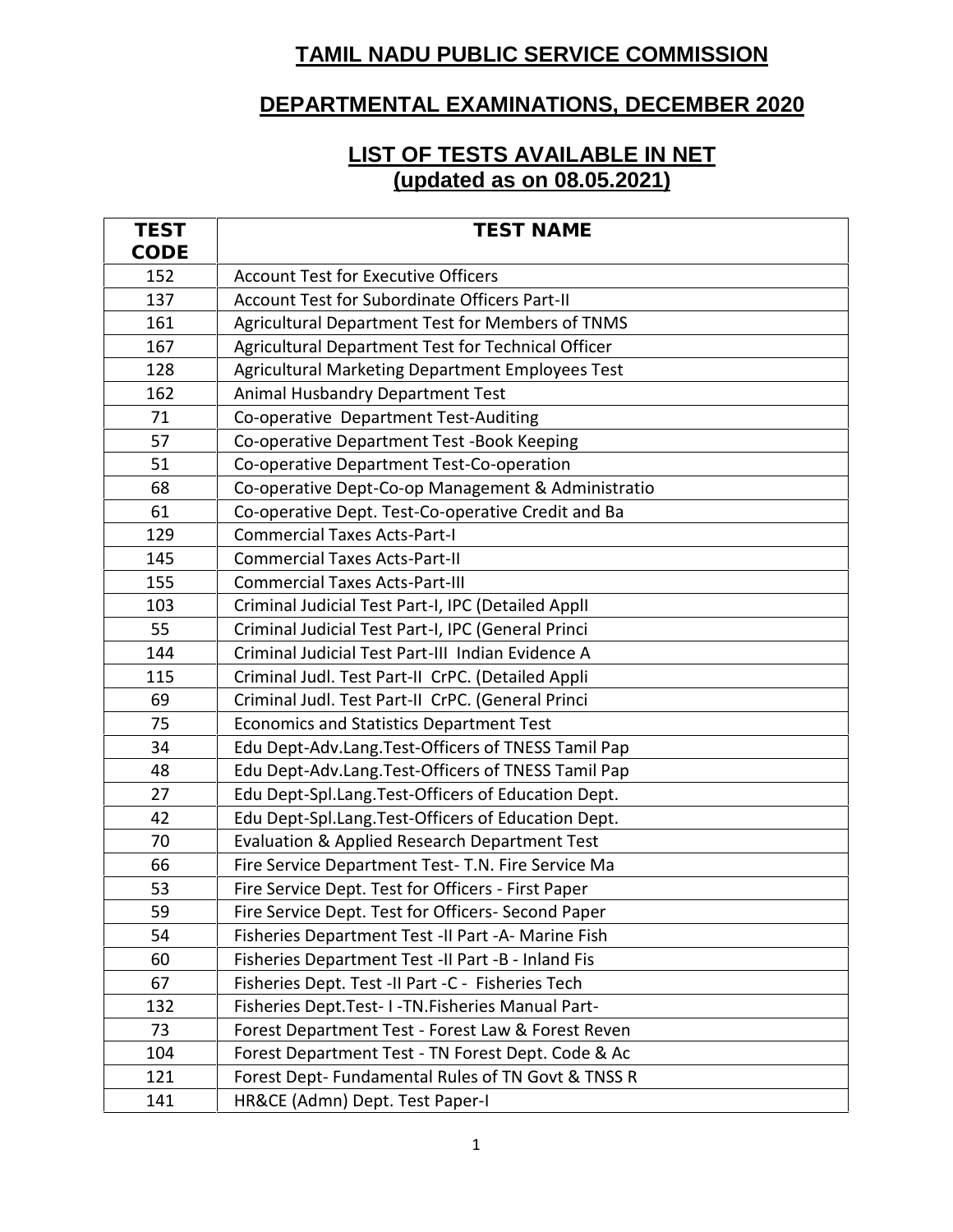| <b>TEST</b>  | <b>TEST NAME</b>                                    |
|--------------|-----------------------------------------------------|
| CODE         |                                                     |
| 156          | HR&CE - Land Laws and other Religious Acts          |
| 163          | HR&CE-(Admn) Dept. Test Paper-II                    |
| 108          | HR&CE-Appointment as A.A.Os in Audit Wing -Part-I   |
| 119          | HR&CE-Appointment as A.A.Os in Audit Wing -Part-I   |
| 130          | HR&CE-Appointment as A.A.Os in Audit Wing -Part-II  |
| 146          | HR&CE-Appointment as A.A.Os in Audit Wing -Part-II  |
| 106          | Highways - Account Test for HD Officers & Sub.Pape  |
| 117          | Highways - Account Test for HD Officers & Sub.Pape  |
| 125          | Highways Dept. Test for Audit Assistants Paper-I    |
| 139          | Highways Dept. Test for Audit Assistants Paper-II   |
| 20           | Highways Dept. Test for Audit Superintendents Pape  |
| 35           | Highways Dept. Test for Audit Superintendents Pape  |
| 30           | Highways Dept. Test for Audit Superintendents Pape  |
| 126          | Highways Dept. Test for Audit Superintendents Pape  |
| 140          | Highways Dept. Test for Audit Superintendents Pape  |
| 63           | Inds&Comm-Suprs of Indl Co-op-Busi Admn incl.Cost   |
| 12           | Industries & Comm Dept-Suprs. - Industrial Co-ope   |
| 49           | Industries & Comm - Suprs- Co-op. Accts.& Audit - B |
| $\mathbf{1}$ | Industries & Comm. Dept.-Suprs - Co-op Gen. Paper   |
| 11           | Industries & Comm. Dept.-Suprs - Co-op Gen. Paper   |
| 157          | Judl Dept-JAs in Admntr-Gen & Official Trustee Pap  |
| 62           | Judl Dept-JAs in Admntr-Gen & Official Trustee Pap  |
| 105          | Judl Dept-Members-Civil & Crml Judl Test- Part-I    |
| 116          | Judl Dept-Members-Civil & Crml Judl Test- Part-II   |
| 143          | Judl Dept-Members-Civil & Crml Judl Test- Part-III  |
| 158          | Khadi & Village Industries Board Paper-I (Tamil)    |
| 168          | Khadi & Village Industries Board Paper-II           |
| 153          | LFAD- Test for Local Fund Audit & Internal Audit D  |
| 102          | LFAD-Subordinate Accounts Service Examn Paper-I     |
| 50           | LFAD-Subordinate Accounts Service Examn Paper-II    |
| 138          | LFAD-Subordinate Accounts Service Examn Paper-III   |
| 114          | LFAD-Subordinate Accounts Service Examn Paper-IV    |
| 160          | Labour and Factories Department Test -Part-A        |
| 170          | Labour and Factories Department Test -Part-B        |
| 135          | Maritime Board Department Test-Higher Grade         |
| 112          | Maritime Board Department Test-Lower Grade          |
| 6            | Municipal Admn. Dept-Municipal Commr-Test-Part-I    |
| 16           | Municipal Admn. Dept-Municipal Commr-Test-Part-II   |
| 52           | National Employment Service Test for Members of TN  |
| 58           | National Employment Service Test for the Officers   |
| 110          | PWD-Account Test for PWD Officers & Subordinates P  |
| 122          | PWD-Account Test for PWD Officers & Subordinates P  |
| 169          | Police Dept Test for Junior Assistants              |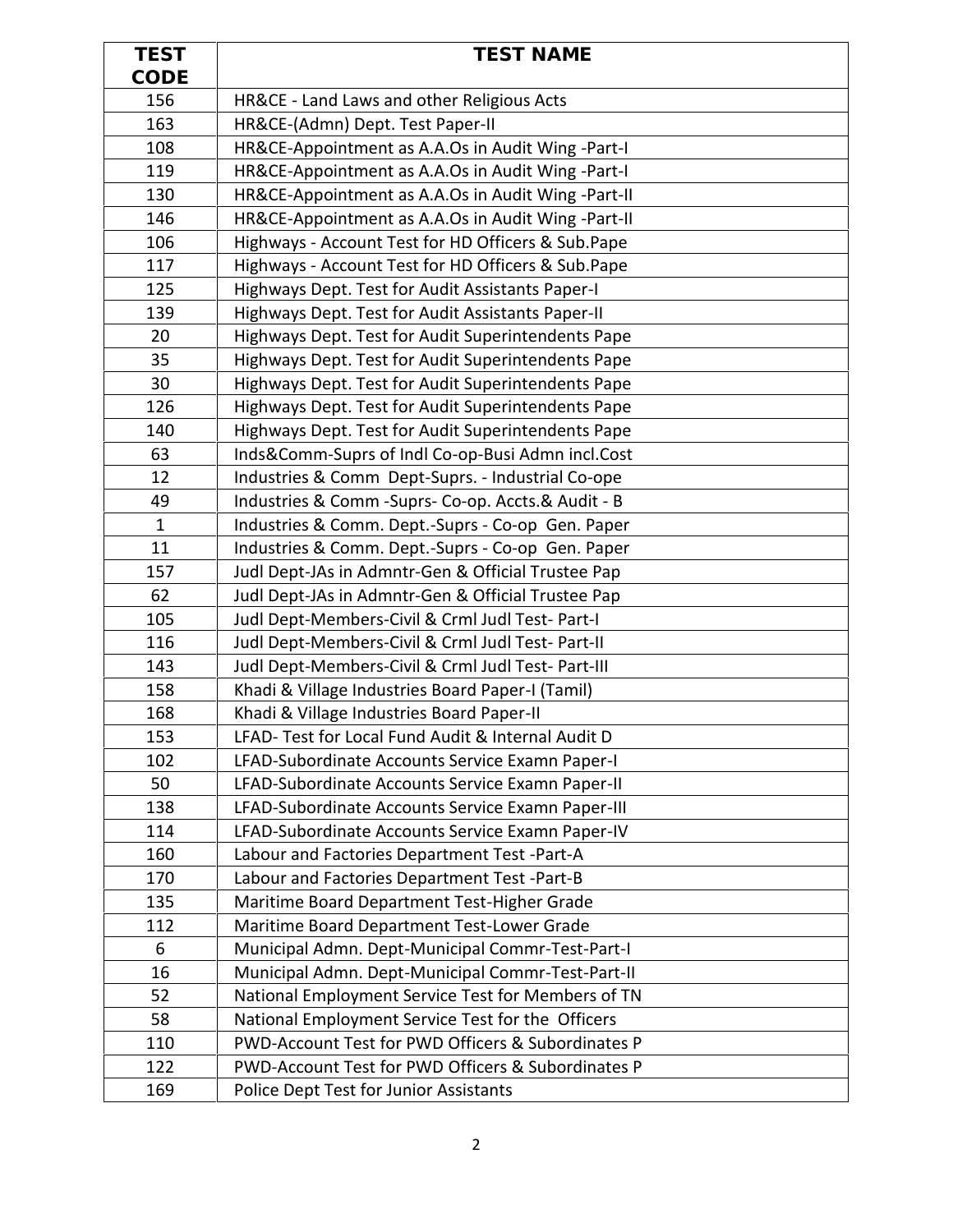| <b>TEST</b>    | <b>TEST NAME</b>                                                                           |
|----------------|--------------------------------------------------------------------------------------------|
| CODE           |                                                                                            |
| 142            | Prisons - Officers of Probation Br.-Part - I Section                                       |
| 107            | Prisons Dept.-Jail Test Part - I (a)                                                       |
| 118            | Prisons Dept.-Jail Test Part - I (b)                                                       |
| 131            | Prisons Dept.-Jail Test Part - I (c)                                                       |
| 148            | Prisons-Jail Test Part-II Juvenile Justice(Childre                                         |
| 150            | Prisons-Officers of Probation Br.-Part II Sec-A &                                          |
| 127            | Prisons-Officers of Probation Br.-Part-I Section-                                          |
| 166            | RD&PD -Panchayat Development Account Test                                                  |
| 56             | RD&PD- Poverty alleviation through Self-Help group                                         |
| 10             | RD&PD-Scheme Administration                                                                |
| 8              | RD&PD-T.N.P. Act 1994 & Rules & Constitution of I                                          |
| 134            | RD&PD-Tamil Nadu Panchayat Act 1994 & Rules.                                               |
| 111            | RD&PD-Tamil Nadu Tender Act 1998 & Tender Rules 200                                        |
| 123            | RD&PD-Tech. Skills e-gov modules RD Schemes &Admn                                          |
| 109            | Registration Department Test-Group-I-Paper-I                                               |
| 120            | Registration Department Test-Group-I-Paper-II                                              |
| 133            | <b>Registration Department Test-Group-II</b>                                               |
| 147            | <b>Registration Department Test-Group-III</b>                                              |
| 176            | Social Welfare Dept. Paper - IV (S L - Part -II)                                           |
| 177            | Social Welfare Dept. Paper - V (Advanced Law)                                              |
| 159            | Stationery & Printing Dept Test-Part-A                                                     |
| 165            | <b>Stationery &amp; Printing Dept Test-Part-B</b>                                          |
| 149            | Stationery & Printing Dept-Test for Govt. Press Of                                         |
| 3              | Survey Dept.-Draughtsman Test-Paper I                                                      |
| 5              | Survey Dept.-Dy Insp.Land Records Test Paper-I                                             |
| 33             | Survey Dept.-Dy Insp.Land Records Test Paper-II                                            |
| 4              | Survey Dept.-Field Surveyor's Test-Paper I                                                 |
| 15             | Survey Dept.-Head Draughtsman Test Paper-I                                                 |
| 46             | Survey Dept.-Head Draughtsman Test Paper-II                                                |
| 14             | Survey Dept.-Senior Draughtsman Test Paper-I                                               |
| 13             | Survey Dept.-Sub. Insp.Land Records Test Paper-I                                           |
| 45             | Survey Dept.-Sub. Insp.Land Records Test Paper-II                                          |
| 9              | TNSM Vol-I Test for the Staff of TNPSC                                                     |
| 154            | <b>TWAD-Departmental Test</b>                                                              |
| $\overline{2}$ | Tamil Nadu Medical Code Test                                                               |
| 24             | Translation Test Paper-I (English to Hindi)                                                |
| 23<br>21       | Translation Test Paper-I (English to Malayalam)                                            |
| 22             | Translation Test Paper-I (English to Tamil)                                                |
| 25             | Translation Test Paper-I (English to Telugu)<br>Translation Test Paper-I (English to Urdu) |
| 39             | Translation Test Paper-II (Hindi to English)                                               |
| 36             | Translation Test Paper-II (Tamil to English)                                               |
|                |                                                                                            |
| 17             | Transport Dept. Test in the Code of Criminal Proce                                         |